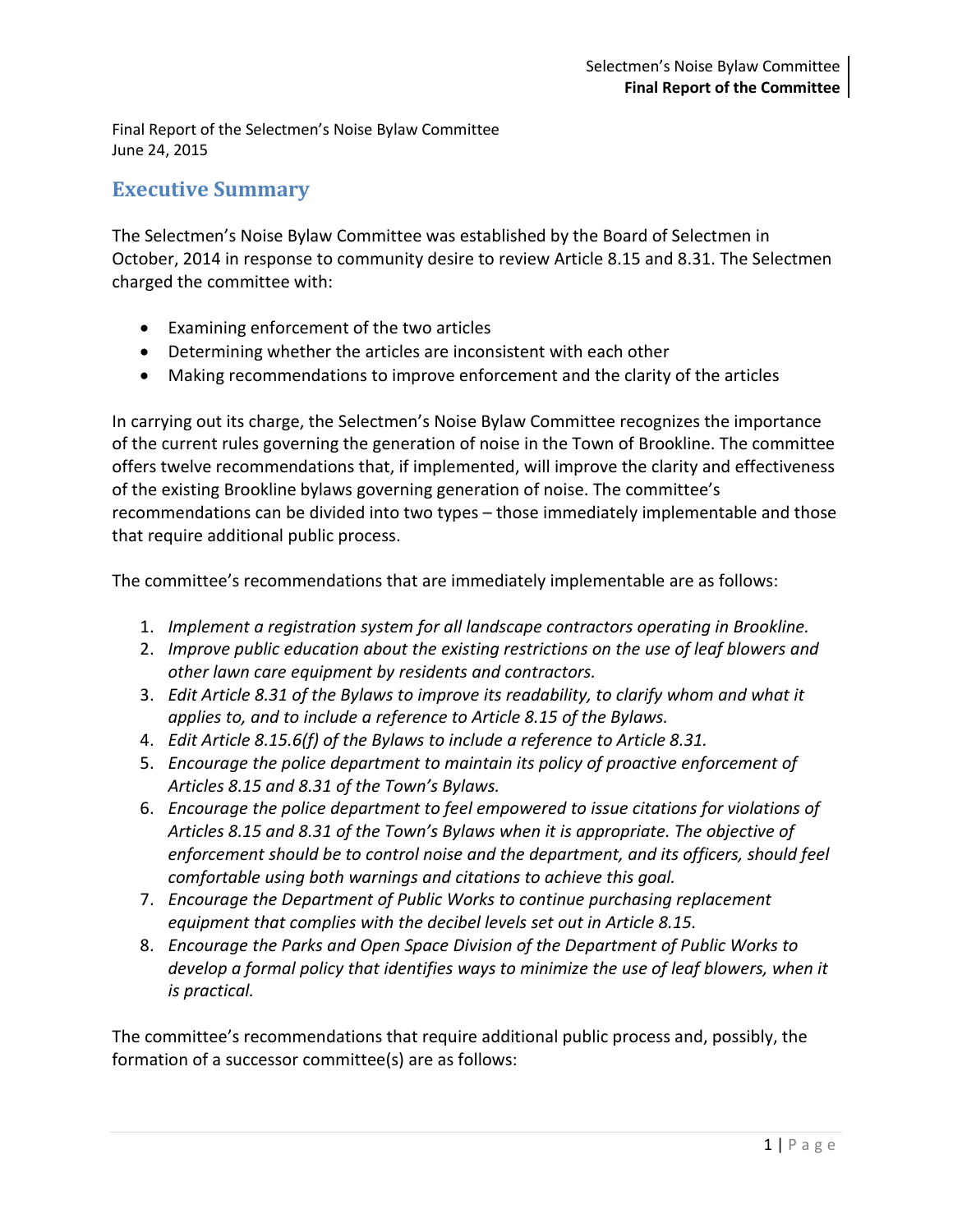- *1. The committee recommends that Article 8.15 of the Bylaws be reviewed and, possibly, rewritten to update its requirements and improve its clarity.*
- *2. The committee recommends that a public process be undertaken to consider whether the restrictions that currently apply to gasoline powered leaf blowers in Article 8.31 of the Bylaws should be extended to leaf blowers powered by other means.*
- *3. The committee recommends that the word "portable" be explicitly defined in Articles 8.15 and 8.31 of the Bylaws.*
- *4. The committee recommends that consideration be given to citing both the contractor and homeowner when a landscape contractor violates Article 8.15 and/or 8.31 of the Bylaws.*

# **Introduction**

The Selectmen's Noise Bylaw Committee was established by the Board of Selectmen in October, 2014. The committee was established following the filing by a citizen petitioner of two warrant articles at successive town meetings (Annual 2014 Town Meeting and November 2014 Special Town Meeting). The articles sought to amend the existing noise bylaw (Article 8.15 of the Town's Bylaws). The town meetings voted No Action on the articles indicating rejection of the changes sought. Still, the Board of Selectmen felt it appropriate to form a committee to review Article 8.15 and 8.31 because of comments received during the warrant article review processes.

The Board of Selectmen appointed eight Brookline residents to serve on the Selectmen's Noise Bylaw Committee (see Appendix 1). The committee met five times and invited affected and interested parties to its meetings to help the committee carry out its charge and to provide personal and expert testimony.

The Noise Bylaw Committee charge adopted by the Selectmen was:

- 1. Reviewing the enforcement provisions and procedures of the existing By-Law to ensure effective and efficient regulation of excessive noise;
- 2. Considering whether inconsistencies exist in the town's general by-law between the noise by-law – Section 8.15 – and the leaf blower by-law – Section 8.31;
- 3. Recommending to the Board of Selectmen in the form of a warrant article or policy changes, if appropriate:
	- 1. Changes to the noise by-law enforcement provisions and procedures
	- 2. Remedies to inconsistencies that may exist between Sections 8.15 and 8.31 of the general by-laws.

To the extent any of the recommendations or issues discussed in this report goes beyond the Selectmen's charge, it is the result of comments received from the public and impacted parties during the committee's meetings.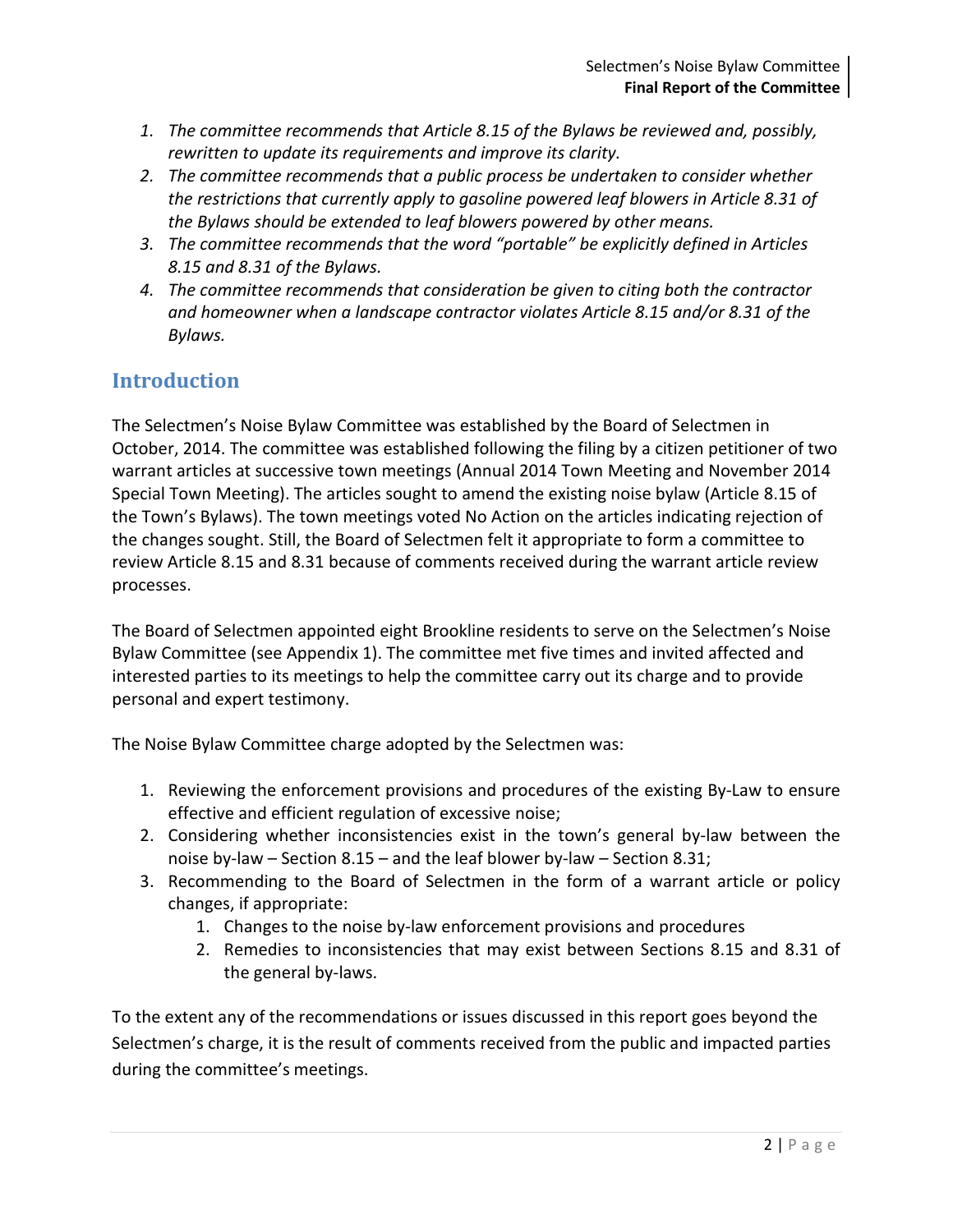## **Summary of Meetings**

The Committee held five meetings to conduct its work and fulfill its charge. A summary of the meetings and the conversation follows. For a more complete record of individual meetings please refer to the committee's meeting minutes [\(http://brooklinema.gov/1221/Noise-Bylaw-](http://brooklinema.gov/1221/Noise-Bylaw-Committee)[Committee\)](http://brooklinema.gov/1221/Noise-Bylaw-Committee).

- March 19, 2015: Organizational meeting that included discussion of the Selectmen's charge to the committee, how the committee planned to approach its work, and the committee's schedule.
- April 16, 2015: Meeting with Police Chief Dan O'Leary to learn about the Police Department's experience with noise issues in Town, including Articles 8.15 and 8.31 of the Bylaws, and the department's approach to enforcement.
- April 29, 2015: Meeting with Town Counsel Joslin Murphy to discuss Articles 8.15 and 8.31 and Counsel's interactions with the Articles. Specific attention was paid to the question of whether Articles 8.15 and 8.31 are in conflict with each other, as was suggested during the warrant review processes that took place after the two Warrant Articles were filed.
- May 18, 2015: Meeting with Commissioner of Public Works Andy Papastergion to discuss enforcement of Articles 8.15 and 8.31, testing of equipment to ensure it meets the requirements set out in Article 8.15, and the Public Works Department's interactions with the Articles. Committee members also reviewed draft committee recommendations.
- June 24, 2015: Public meeting at which the committee reviewed a draft committee report.

The minutes of the committee's meetings are posted on the Town website. To view them, visit [www.brooklinema.gov,](http://www.brooklinema.gov/) navigate to the "Boards/Commissions" section of the website, and then select "Noise Bylaw Committee."

## **Fact Base**

After meeting five times and having conversations with Town staff, residents, and interested, parties the Selectmen's Noise Bylaw Committee established the following:

- There is no apparent general dissatisfaction with the regulation of noise in Town except in the area of noise generated by lawn care equipment. This statement is made based on the lack of testimony from residents about noise generated from sources other than from lawn care equipment. Some residents believe too much noise is being generated when lawn care is performed.
- Violations of Articles 8.15 and 8.31 of the Bylaws stemming from the inappropriate use of lawn care equipment do occur, but there is no evidence to suggest one group (residents vs. contractors) offends at a greater rate than the other.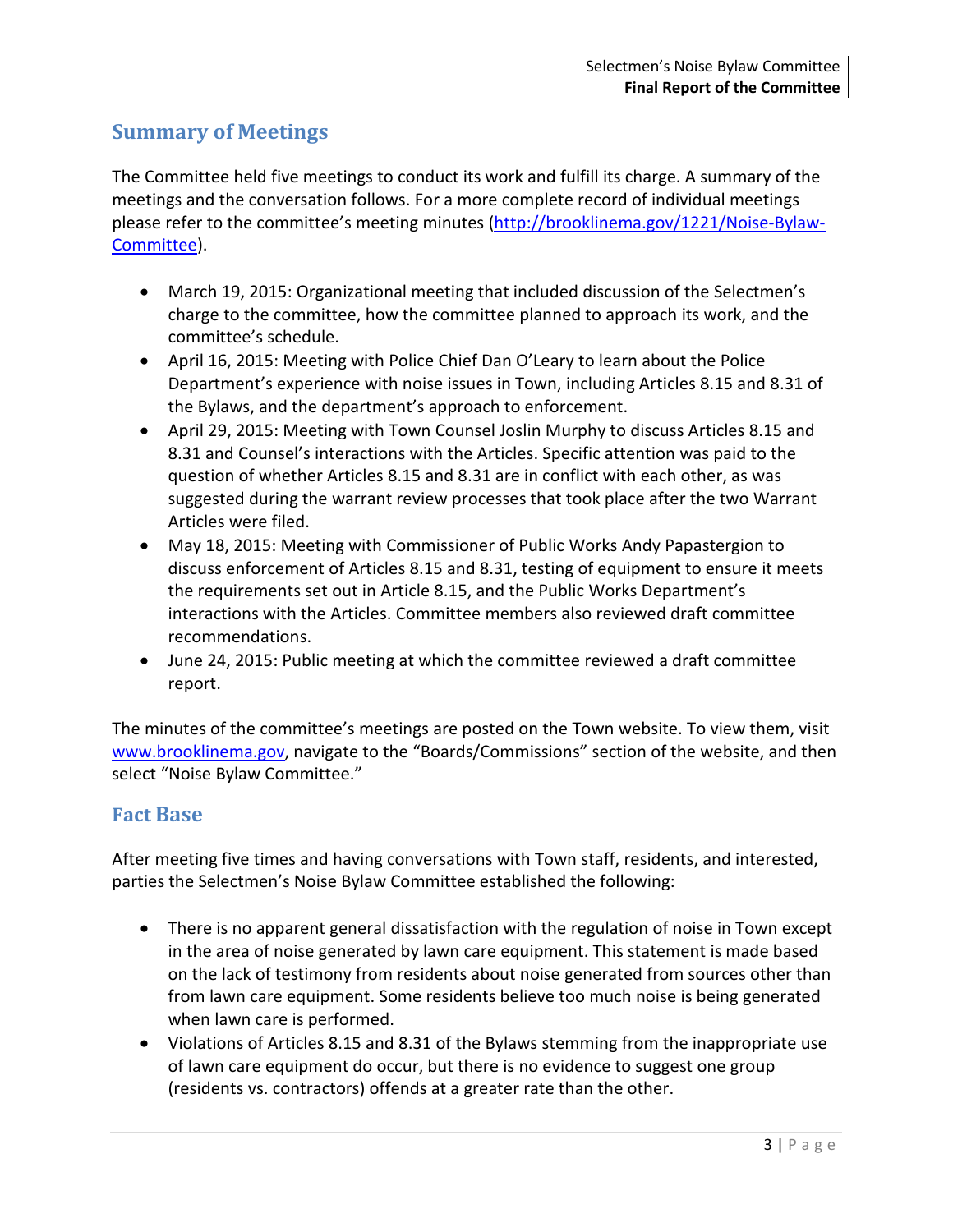- Members of the public are confused about what Articles 8.15 and 8.31 say; what the rules governing noise are, particularly noise generated by lawn care equipment; and to whom Articles 8.15 and 8.31 apply.
- The rules that govern gasoline powered leaf blowers are not clear because (1) they are divided between two articles in the bylaws and no mention of the companion article is currently included in either of the articles, and (2) the language used to set out the rules is, at times, unclear and confusing.
- Article 8.15 is written in a confusing way and in part its content is possibly outdated.
- There is desire by some residents to see additional restrictions on the use of leaf blowers and other lawn care equipment discussed and implemented.
- There is dissatisfaction among some residents with the enforcement of Articles 8.15 and 8.31.
- Efforts to educate residents and impacted parties about the rules governing the generation of noise in the Town of Brookline are ongoing, but could be expanded.

## **Recommendations**

The Selectmen's Noise Bylaw Committee developed two types of recommendations:

- Those that fall within the scope of the committee's charge from the Board of Selectmen and can be implemented immediately
- Those that go beyond the charge, and, therefore, require additional public process

The eight recommendations that fall within the committee's charge are concrete recommendations that can be implemented immediately or with minimal additional work. These recommendations were developed in direct response to the Selectmen's request of the committee.

The four recommendations that fall outside of the committee charge will require the Selectmen to implement additional public process, if they wish to proceed with the recommendations.

## **Immediately Implementable**

## *Recommendation 1: Implement a registration system for all landscape contractors operating in Brookline.*

At its June 24th meeting, the Selectmen's Noise Bylaw Committee voted 7-0 to recommend the Town implement a registration system for all landscape contractors operating in Brookline.

The City of Cambridge, MA currently requires all private landscape contractors to register with the city before they are allowed to operate there. The committee recommends that the Town of Brookline implement a similar registration system. The committee suggests implementing a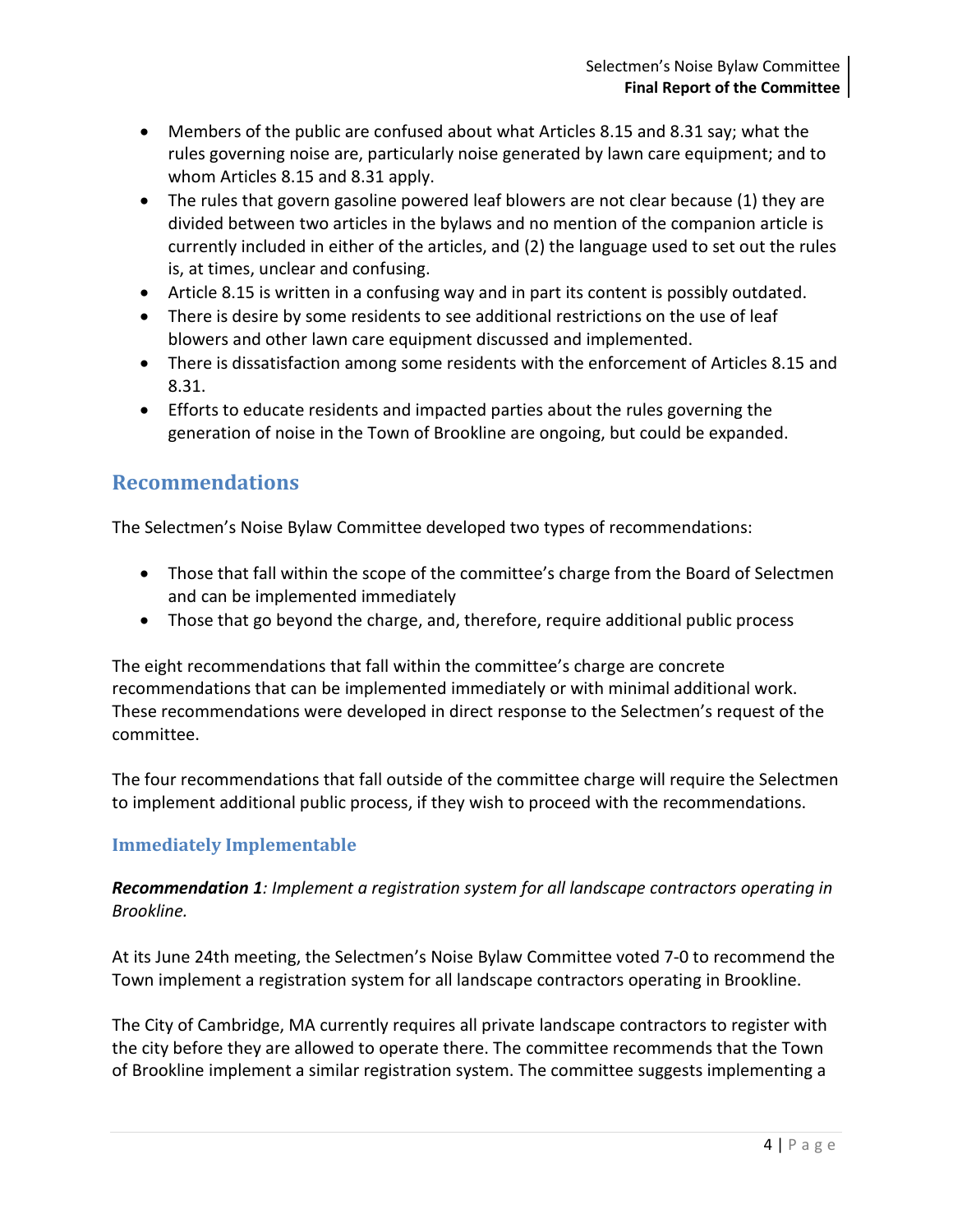registration system will improve the enforcement of Articles 8.15 and 8.31. Contractors would be required to:

- Pay a small registration fee
- Provide proof that their equipment complies with the Town's Bylaws (Article 8.15)
- Provide proof that their staff has been made aware of the rules governing the use of landscaping equipment in Brookline (Articles 8.15 and 8.31)
- Provide a list of properties at which their firm has been contracted to provide landscaping services

*Recommendation 2: Improve public education about the existing restrictions on the use of leaf blowers and other lawn care equipment by residents and contractors.*

At its June 24th meeting, the Selectmen's Noise Bylaw Committee voted 7-0 to recommend the Town improve public education about the existing restrictions on the use of leaf blowers and other lawn care equipment by residents and contractors.

The committee heard that residents and contractors operating in Brookline lack an awareness of the Brookline specific restrictions on noise generated by lawn care equipment. In fact, it was represented to the committee that some residents believe the noise and use restrictions found in Articles 8.15 and 8.31 of the Bylaws only apply to contractors. Separately, the committee observed that there is no single easy-to-reference document that outlines the rules. In order to address these issues the committee recommends:

- For the time being, the Town continues its current practice of mailing notices to all contractors about the existence of Articles 8.15 and 8.31 and that the mailing list be updated and expanded to capture additional contractors.
- That a pamphlet be developed that explains the rules that govern the use of leaf blowers and lawn care equipment in Brookline and that the pamphlet be printed in multiple languages (English and Spanish, at a minimum). The pamphlet should be used as an educational tool and distributed to multiple audiences throughout the year (at enforcement calls, at Brookline Day, and year round at Town Hall and in the libraries).
- The Town partner with neighborhood associations and civic groups to improve awareness of the current rules governing the generation of noise and to whom the rules apply.
- Specific to the times of the year it becomes permissible to use/not use portable leaf blowers, increased advertising should occur to make the public aware that it will soon become permissible/impermissible to use leaf blowers. Advertising could take the form of:
	- $\triangleright$  Sandwich boards at key intersections (as is done for Town elections)
	- $\triangleright$  Posting notice at the Town dump around hazardous waste disposal days
	- $\triangleright$  Placing an insert in Townwide mailings (property tax and/or motor vehicle excise tax)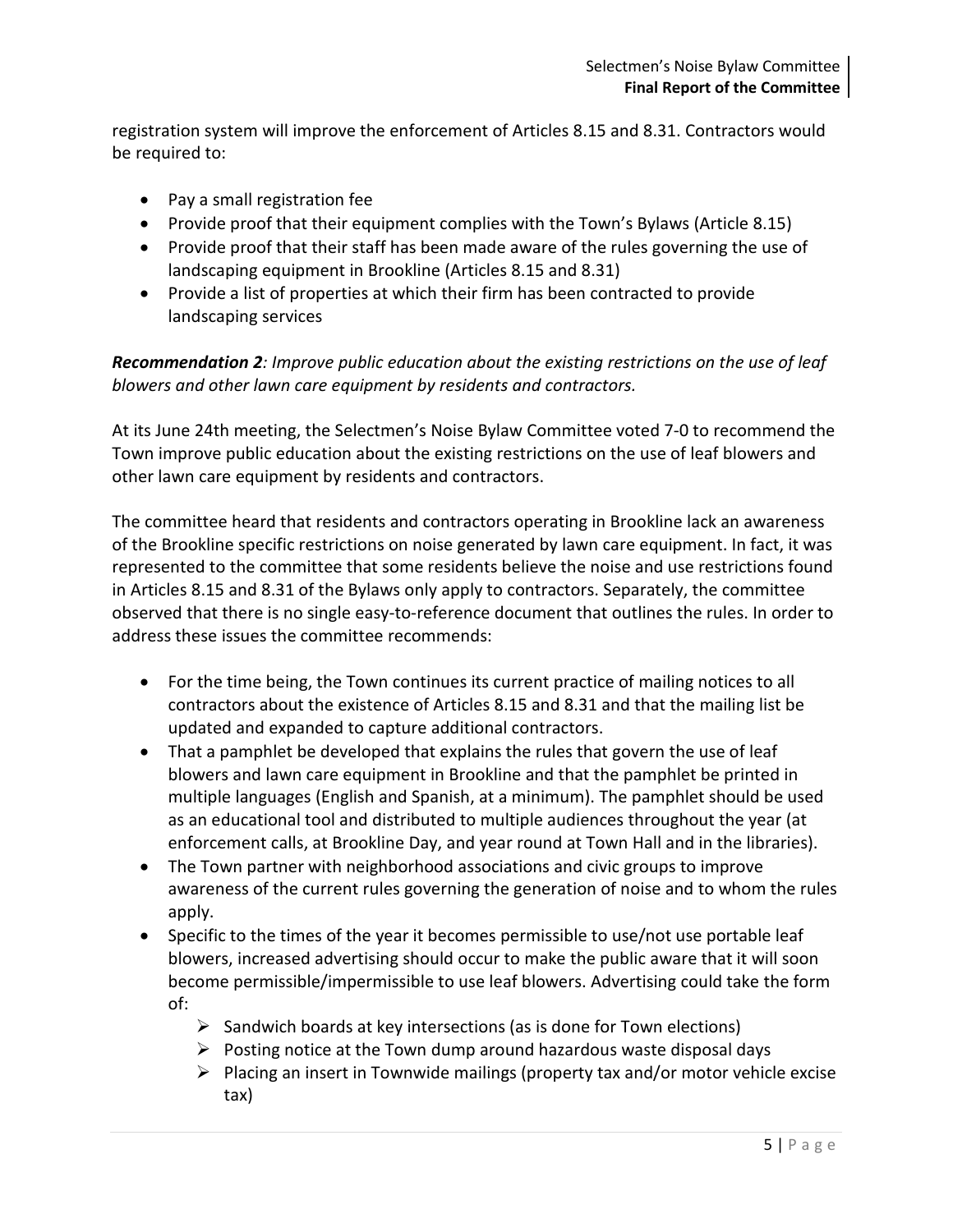- $\triangleright$  Social media posts on the Town's social media accounts (Twitter and Facebook)
- $\triangleright$  An advertisement in the TAB

*Recommendation 3: Edit Article 8.31 of the Bylaws to improve its readability, to clarify whom and what it applies to, and to include a reference to Article 8.15.*

At its June 24th meeting, the Selectmen's Noise Bylaw Committee voted 7-0 to recommend the following Bylaw amendment.

The committee believes Article 8.31 is confusing and difficult to understand in its current form. Also, the lack of reference in it to Article 8.15 which also sets out rules governing the use of leaf blowers gives readers the mistaken impression that Article 8.31 is the only article in the bylaws that addresses leaf blowers.

Underlined text is proposed for addition; struck through text is proposed to be eliminated.

### Article 8.31 Gasoline Powered Leaf Blowers

### Section 8.31.1: STATEMENT OF PURPOSE

Reducing the use of gasoline and oil fuels and reducing carbon emissions into the environment are public purpose of the Town and the reduction of noise and emissions of particulate matter resulting from the use of gasoline powered leaf blowers are public purposes in protecting the health, welfare and environment of the Town. Therefore, this by-law shall limit and regulate the use of gasoline powered leaf blowers as defined and set forth herein.

#### Section 8.31.2: USE REGULATIONS

1. Gasoline Powered Leaf Blowers.

Gasoline Powered leaf blowers are defined as any portable gasoline powered machine used to blow leaves, dirt and other debris off lawns, sidewalks, driveways, and other horizontal surfaces.

#### 2. Limitations on Use.

a. Gasoline Powered leaf blowers shall not may be operated except between March 15 and May 15 and between September 15 and December 15 in each year. The provisions of this subsection do not apply to the use of leaf blowers by the Town and its contractors. The provisions of this section also do not apply to non-residential property owners but only with respect to parcels that contain at least five acres of open space. The provisions of this subsection also shall not apply to the use of leaf blowers by the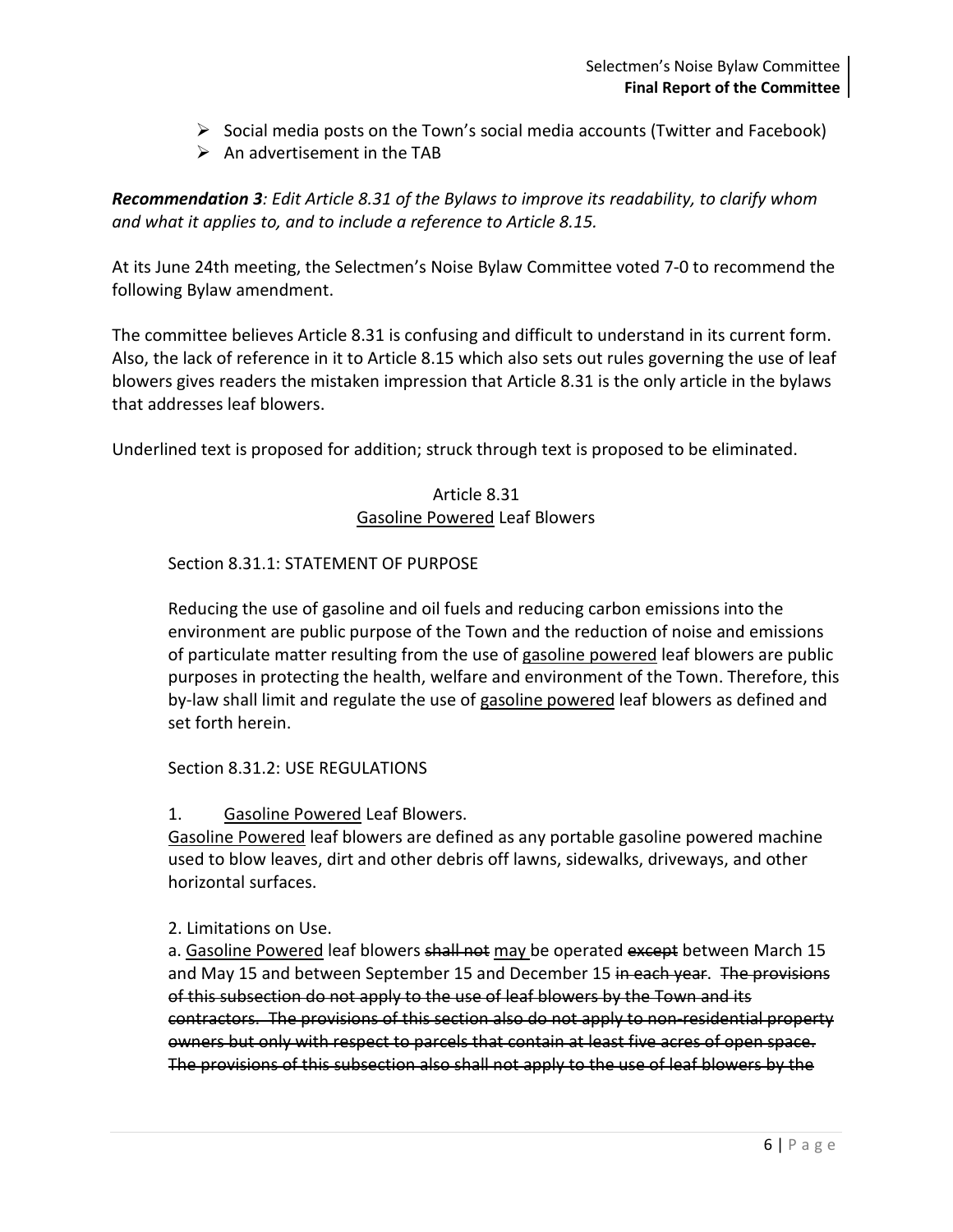Town or its designees for performing emergency operations and clean-up associated with storms, hurricanes and the like.

b. The provisions of Articles 8.15 shall also apply to gasoline powered leaf blowers.

### 3. Regulations.

The Commissioner of Public Works with the approval of the Board of Selectmen shall have the authority to promulgate regulations to implement the provisions of this Gasoline Powered Leaf Blower By-Law.

### 4. Enforcement and Penalties

a. This bylaw may be enforced in accordance with Articles 10.1, 10.2 and/or 10.3 of the General By-Laws by a police officer, the Building Commissioner or his/her designee, the Commissioner of Public Works or his/her designee and/or the Director of Public Health or his/her designee.

b. For the purposes of this section "person", as referenced in Articles 10.1, 10.2 and/or 10.3, shall be defined as any individual, company, occupant, real property owner, or agent in control of real property. Each violation shall be subject to fines according to the following schedule:

- (a) a warning or \$50.00 for the first offense;
- (b) \$100.00 for the second offense;
- (c) \$200.00 for the third offense;
- (d) \$200.00 for successive violations, plus
- (e) court costs for any enforcement action.

### 5. Exemptions

The provisions of this subsection shall not apply to the use of leaf blowers by the Town and its contractors when said contractor is working pursuant to its contract with the Town. The provisions of this section also do not apply to commercial and industrial property owners but only with respect to parcels that contain at least five acres of open space. The provisions of this subsection also shall not apply to the use of gasoline powered leaf blowers by the Town or its designees for performing emergency operations and clean-up associated with storms, hurricanes and the like.

### 5. 6. *Effective Date.*

The provisions of this Gasoline Powered Leaf Blower By-Law shall be effective in accordance with the provisions of G.L.c.40, s.32.

*Recommendation 4: Edit Article 8.15.6(f) of the Bylaws to include a reference to Article 8.31.*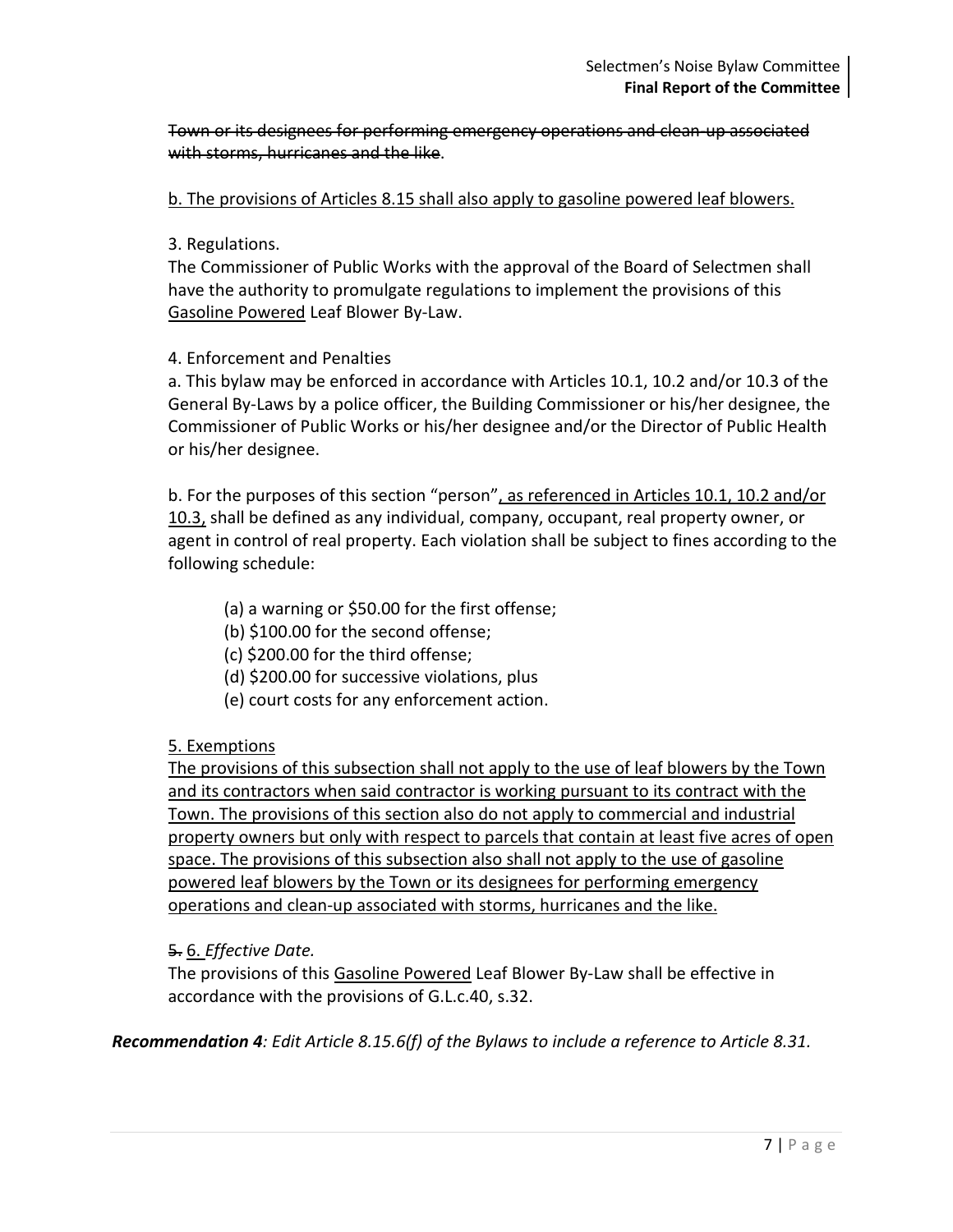At its June 24th meeting, the Selectmen's Noise Bylaw Committee voted 7-0 to recommend the following Bylaw amendment.

The insertion of reference to Article 8.31 in Article 8.15 is recommended in hopes of making it clear that additional restrictions on the use of leaf blowers exist beyond those found in Article 8.15.

Underlined text is proposed for addition; struck through text is proposed to be eliminated.

(f) Leaf Blowers

No person shall operate any portable Leaf Blower(s) which does not bear an affixed manufacturer's label or a label from the town indicating the model number of the Leaf Blower(s) and designating a Noise Level not in excess of sixty-seven (67) dBA when measured from a distance of fifty feet utilizing American National Standard Institute (ANSI) methodology. Any Leaf Blower(s) which bears such a manufacturer's label or town's label shall be presumed to comply with the approved ANSI Noise Level limit under this By-law. However, any Leaf Blowers must be operated as per the operating instructions provided by the manufacturer. Any modifications to the equipment or label are prohibited. However, any portable Leaf Blower(s) that have been modified or damaged, determined visually by anyone who has enforcement authority for this Bylaw, may be required to have the unit tested by the town as provided for in this section, even if the unit has an affixed manufacturer's ANSI or town label. Any portable Leaf Blower(s) must comply with the labeling provisions of this By-law by January 1, 2010. However, the owner's of any Leaf Blower(s) operating after January 1, 2010 without a manufacturer's ANSI label on the equipment, may obtain a label from the town by bringing the equipment to the town's municipal vehicle service center or such other facility designated by the Town for testing. The testing will be provided by the town's designated person for a nominal fee and by appointment only. Testing will be provided only between the months of May and October. If the equipment passes, a town label will be affixed to the equipment indicating Decibel Level.

Whether the equipment passes or not, the testing fee is non- refundable. Leaf blowers may be operated only during the hours specified in Section 8.15.6(a)(1). In the event that the label has been destroyed, the Town may replace the label after verifying the specifications listed in the owner's manual that it meets the requirements of this By-law.

Gasoline powered leaf blowers are further regulated in Article 8.31.

*Recommendation 5: Encourage the police department to maintain its policy of proactive enforcement of Articles 8.15 and 8.31 of the Town's Bylaws.*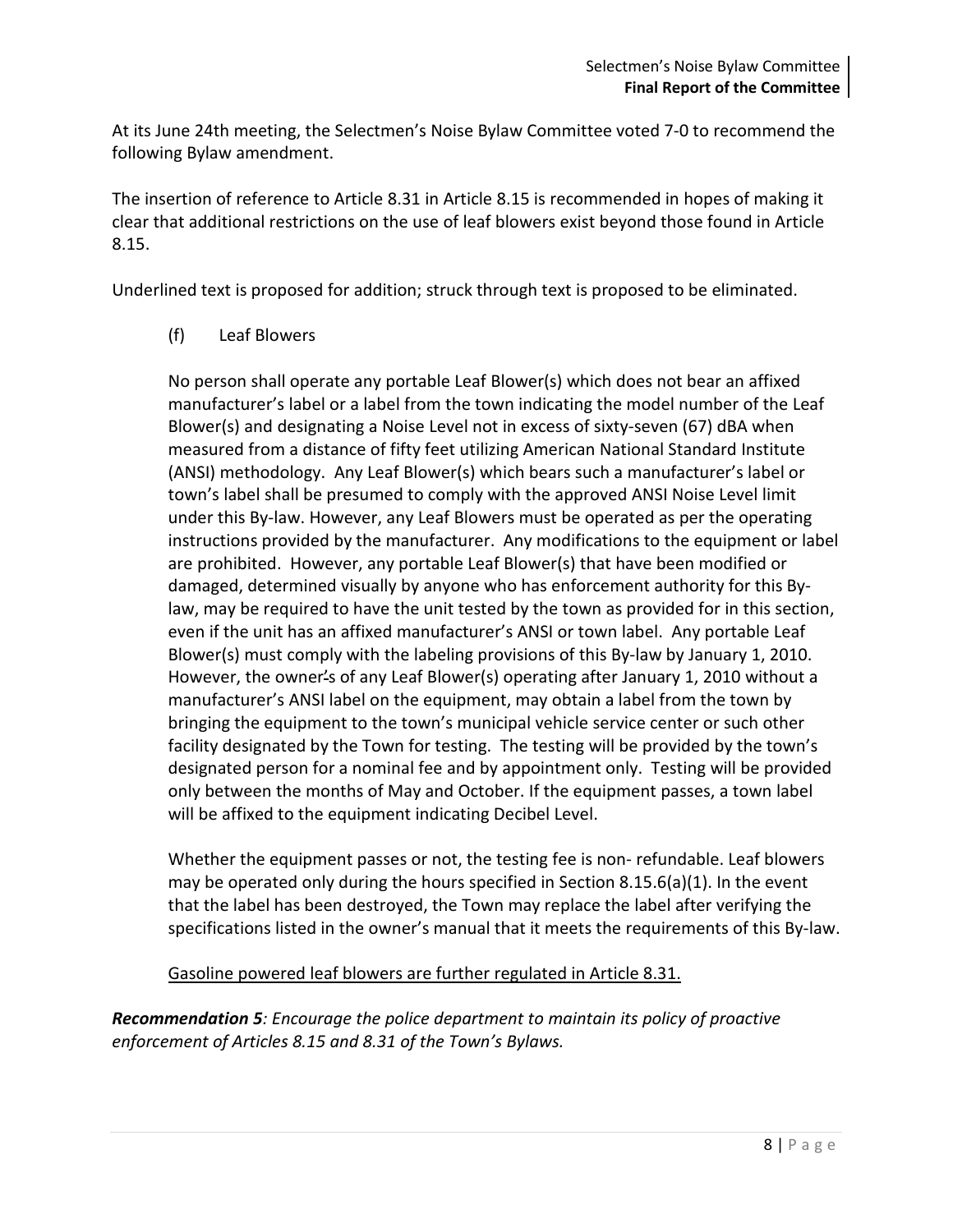At its June 24th meeting, the Selectmen's Noise Bylaw Committee voted 7-0 to recommend that the police department continue to proactively enforce Articles 8.15 and 8.31 of the Town's Bylaws.

Proactive enforcement of these Articles is the current policy of the Brookline Police Department. Proactive enforcement in the eyes of the committee means that enforcement should not be solely complaint driven. Officers should anticipate where problems might occur based on past experience and should not wait to receive a complaint before undertaking enforcement activities in these areas or locations.

*Recommendation 6: Encourage the police department to feel empowered to issue citations for violations of Articles 8.15 and 8.31 of the Town's Bylaws when it is appropriate. The objective of enforcement should be to control noise and the department, and its officers, should feel comfortable using both warnings and citations to achieve this goal.*

At its June 24th meeting, the Selectmen's Noise Bylaw Committee voted 7-0 to recommend that the police department rely upon officer discretion when deciding how to enforce Articles 8.15 and 8.31.

Currently, there is a perception by members of the public that officers are encouraged to issue warnings for violations of Articles 8.15 and 8.31 as opposed to citations. To the extent such encouragement has been given, it should cease. While those enforcing the Articles should not be encouraged to write warnings, they should also not be encouraged to solely write citations. The committee recommends that enforcement be carried out using appropriate discretion.

*Recommendation 7: Encourage the Department of Public Works to continue purchasing replacement equipment that complies with the decibel levels set out in Article 8.15.*

At its June 24th meeting, the Selectmen's Noise Bylaw Committee voted 7-0 to recommend that the Department of Public Works continue to purchase equipment that complies with Article 8.15 when it is available.

*Recommendation 8: Encourage the Parks and Open Space Division of the Department of Public Works to develop a formal policy that identifies ways to minimize the use of leaf blowers, when it is practical.*

At its June 24th meeting, the Selectmen's Noise Bylaw Committee voted 7-0 to recommend that the Parks and Open Space Division of the Department of Public Works develop and adopt a formal policy that identifies ways to minimize the use of leaf blowers when possible. The Parks and Open Space Division is exempt from Articles 8.15 and 8.31, but this should not prevent the division from striving to reduce its use of leaf blowers.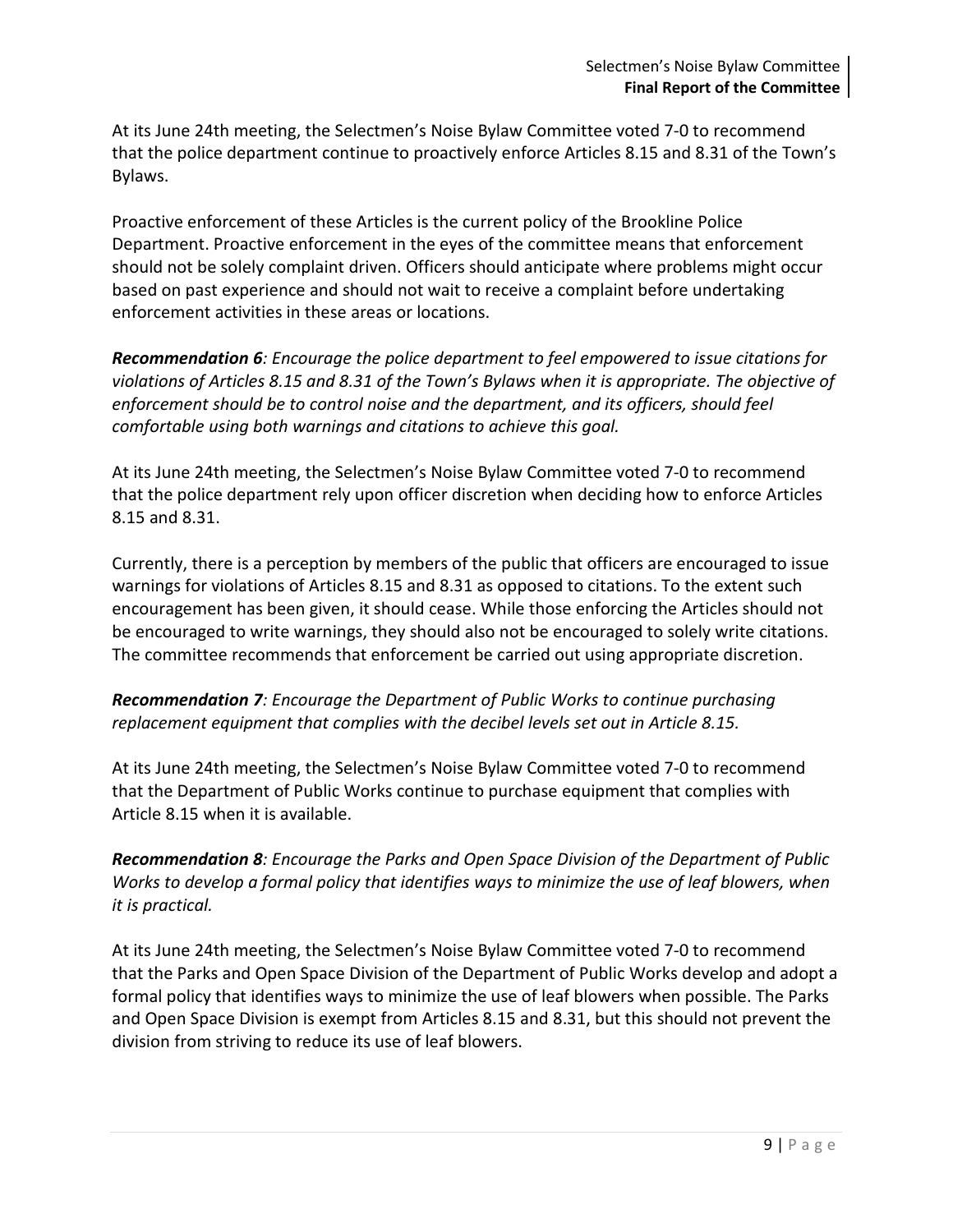## **Additional Process Required**

*Recommendation 1: The committee recommends that Article 8.15 of the Bylaws be reviewed and, possibly, rewritten to update its requirements and improve its clarity.*

At its June 24th meeting, the Selectmen's Noise Bylaw Committee voted 7-0 to recommend that Article 8.15 of the Town's Bylaws be reviewed and, possibly, rewritten.

After listening to testimony and reviewing the Bylaw, the committee believes that Article 8.15 is confusing and outdated. This led to the conclusion that a comprehensive review of the noise levels permitted by the Article should occur to ensure they reflect technological improvements and efficiencies that have been realized since the bylaw was written. The comprehensive review should also consider whether Article 8.31 of the Town's Bylaws should be folded into Article 8.15. Currently, the rules that govern gasoline powered leaf blowers are found in Articles 8.15 and 8.31. Finally, the comprehensive review should specifically consider what the appropriate noise level is when two or more leaf blowers are operating simultaneously in close proximity. Currently, this practice is permissible even if the cumulative noise is greater than the amount allowed for a single leaf blower.

*Recommendation 2: The committee recommends that a public process be undertaken to consider whether the restrictions that currently apply to gasoline powered leaf blowers in Article 8.31 of the Bylaws should be extended to leaf blowers powered by other means.*

At its June 24th meeting, the Selectmen's Noise Bylaw Committee voted 7-0 to recommend a public process be convened to discuss extending the restrictions on leaf blowers to nongasoline powered equipment.

The committee heard passionate testimony on this issue that touched on quality of life, and scientific and operational lawn care needs. Because a recommendation to extend the rules currently in place for gasoline powered leaf blowers to leaf blowers powered by other means was outside the committee's charge and because the committee lacked the technical expertise to make a fully informed recommendation, the Selectmen's Noise Bylaw Committee did not take the question up. Instead the committee recommends that a public process informed by the technical and practical knowledge necessary to address this question be convened and that appropriate action be taken.

*Recommendation 3: The committee recommends that the word "portable" be explicitly defined in Articles 8.15 and 8.31 of the Bylaws.*

At its June 24th meeting, the Selectmen's Noise Bylaw Committee voted 7-0 to recommend a definitive definition of the world "portable" in Articles 8.15 and 8.31 be created.

After considering this question from several angles and examining the legislative record, the Selectmen's Noise Bylaw Committee was unable to arrive at a clear conclusion about what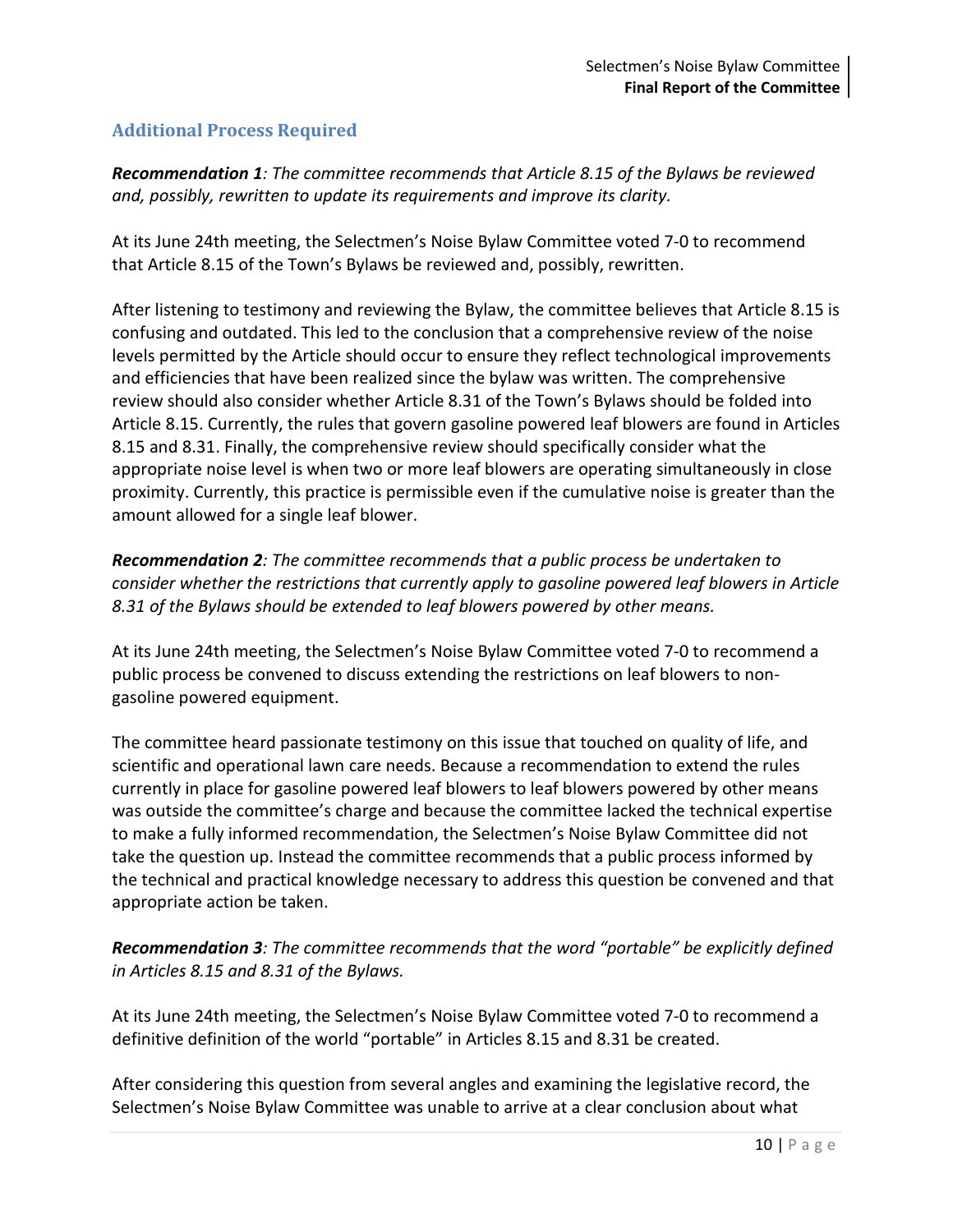devices are intend to be classified as portable in Articles 8.15 and 8.31. This question needs to be resolved to address issues of clarity in both Articles.

*Recommendation 4: The committee recommends that consideration be given to citing both the contractor and property owner when a landscape contractor violates Article 8.15 and/or 8.31 of the Bylaws.*

At its June 24th meeting, the Selectmen's Noise Bylaw Committee voted 7-0 to recommend consideration be given to citing both the contractor and property owner when a landscape contractor violates Article 8.15 and/or 8.31.

The committee heard from landscape contractors that they are often pressured by their clients to violate Articles 8.15 and 8.31 of the Bylaws. Committee members observed that property owners are not punished when their contractor operates a gasoline powered leaf blower outside of the allowed times of year or when a non-dBA compliant leaf blower is used. In these situations only the contractor is warned or cited. Brookline's Nuisance Control Bylaw - Article 8.29 – allows for citations for violations of the bylaw to be issued to a property's owner as well as the violating occupant(s). The committee believes adopting the same enforcement strategy for Articles 8.15 and 8.31 could lead to better compliance by landscape contractors; citing property owners as well as the violator could decrease client pressure to violate these two articles.

# **Acknowledgements**

The Selectmen's Noise Bylaw Committee thanks all Brookline residents, Town Meeting Members, landscape contractors, and community leaders that offered their views to the committee. The committee thanks Chief of Police Dan O'Leary, Commissioner of Public Works Andy Papastergion, Town Counsel Joslin Murphy, and, especially, Patty Parks for their assistance to the committee in discharging its responsibilities.